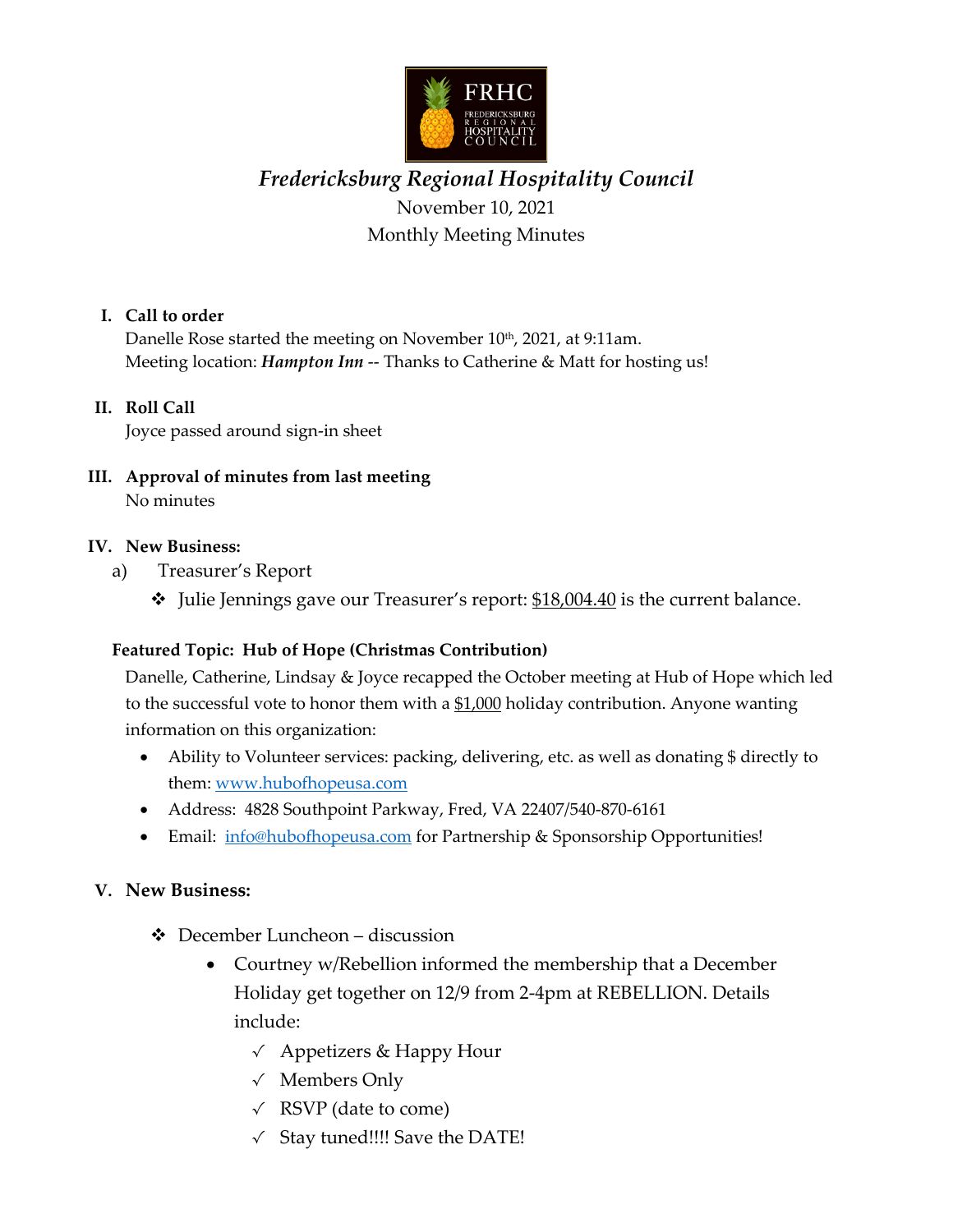- Holiday Giving Partnerships
	- Voted to give to *Transitions 4 You* for 2021 Amount \$1,000
	- "Hospitality Hero's"
		- √ Hotels, Restaurants, Businesses can submit/nominate staff that could benefit from a FRHC "gift"
		- $\checkmark$  Amount will vary (\$50, \$100, \$150) based on several factors (family/household status; number of submissions received; etc.)
	- A form to be created and made available for those wishing to submit
	- Thoughts on doing this more than 1x a year; to be discussed further
	- Nominators will be informed and will distribute to the recipient how they see fit.

### **VI. Member Announcements:**

- Catherine announced the Hampton Inn will commence renovations in Dec/Jan
- $\hat{\mathbf{v}}$  Christmas Parade in Spotsylvania at 1pm/City parade at 5:30pm on Dec.  $4<sup>th</sup>$
- ❖ Santa Train will NOT be held this year
- Cider Labs, a small batch, craft cidery will open at Spotsylvania Courthouse Village in February 2022
- Danelle reported most all Holiday events returning to the City (Parade, Candlelight Tours, Window Wonderland, Jingle Bell Sign-A-Long, Holidays in the 'Burg: [https://visitfred.com/2021/11/04/holidays-in-the-burg-holiday](https://visitfred.com/2021/11/04/holidays-in-the-burg-holiday-holidays-christmas/)[holidays-christmas/](https://visitfred.com/2021/11/04/holidays-in-the-burg-holiday-holidays-christmas/)
- Courtney (Stafford County Mktg Manager Econ Dev & Tourism) reported on a new website launching this Friday! Courtney also introduced Brittany Loving, new associate of Econ Dev & Tourism! Welcome Brittany!! December events in Stafford:<https://www.tourstaffordva.com/events/>
- ◆ Allison Mayberry (PER Radio) mentioned the Rappahannock Area Celebration featuring Will Graham happening in June 2022; more info to be made available. For info: <https://rappahannock.billygraham.org/>

Allison will work closely to inform the members once a date/location has been set; this event expected to draw MANY folks to the region.

 $\div$  Lindsay (Spotsy Tourism Manager) mentioned the 44<sup>th</sup> Spotsy Parade (12/4) and the Courthouse Luminary (12/5 @ 4:45pm – 5:30pm at the Marshall Center; also, Pictures with Santa, Concert in Lights at Spotsylvania Towne Centre (11/13- 12/24 @ 6pm, 7pm, 8pm, 9pm); Holiday Open House at both Museums & the Visitor's Center on Dec. 2nd (refreshments, merchandise sales, Santa visit, etc.) Additional Dec events: <https://www.spotsylvania.va.us/862/Events>